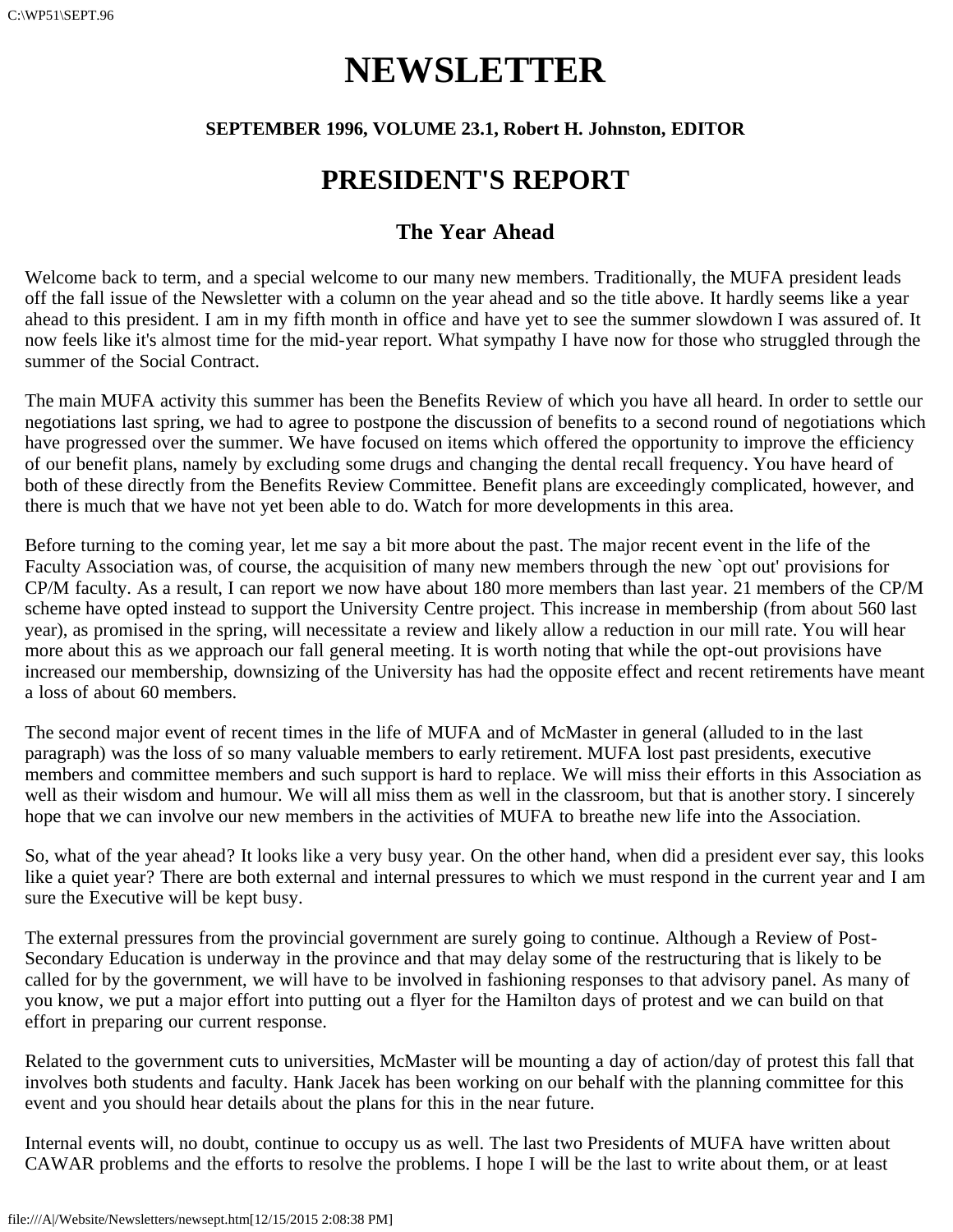#### C:\WP51\SEPT.96

about the current issues. For those of you new to our newsletters and those who have forgotten what issues were involved, I will try to summarize in a few sentences recognizing that this will be quite a crude summary.

In recent years funding for CAWARS (continuing appointments without annual review) in some areas of research has dried up and some individuals who have lost funding have reminded the administration that they have promises to the effect that under such circumstances they would be converted to regular faculty appointments. Some of these promises were in writing, some were verbal, some were from a previous President, and some were from others in administrative positions down to the level of a department chair. What constituted an obligation of the University and how individuals should be accommodated are the key issues in this debate. Many of the individuals with written promises have already been converted to regular appointments and others with similar promises have had those promises confirmed. Both the President and the Provost have indicated they wish to bring the issue to a satisfactory conclusion. For the first time, things seem to be moving in the right direction and with more haste than in the past. I hope to be able to report in a later *Newsletter* that the issue is resolved or is moving rapidly towards resolution.

Another issue you are going to hear about this fall and winter is the OCUFA review. A review team has been struck, prompted by Carleton's withdrawal from OCUFA a few years ago and by Queen's notice of intent (filed in June) to withdraw in a year's time. Western has also been very vocal about OCUFA shortcomings and has indicated that it will hold a vote this fall on whether to withdraw from OCUFA. If either Queen's or Western withdraws, it will be hard to avoid the whole structure collapsing.

There are a number of concerns associations have had about OCUFA though the main one seems to be differences of opinion about what the priorities should be. For example, although not a recent concern, many felt that in the past OCUFA was using too much financial and political capital speaking out on issues that were not priority issues for faculty þ such as limiting fee increases for students. More focus on what are seen as faculty issues has been called for. There are many other issues, including funding levels, being addressed by the review team and you will hear about them in due course. MUFA is well represented on the review team by Hank Jacek, our current OCUFA Director and Past-President and I hope he will write a longer article on this review process and developments in this area in the near future.

Bargaining, of course, is ever with us. As I have already reported, we have been busy talking about benefits over the summer. Our agreement in the spring spoke of many benefits we would negotiate over the summer. As it turns out, we have focused on only a few of these, namely the ones that seem to offer the biggest savings with the least inconvenience to members. Whatever happens with this round of benefit negotiations, it looks like benefit discussions will have to continue in some form for the foreseeable future.

We will also be back to the bargaining table with our regular round of bargaining within a couple of months. Coming out of the Social Contract, and the contract differences it produced, together with the budgetary restrictions of recent times, has led to a wide range of types of settlements across the province, some focusing on scale, others on career progress/merit, and a large number of stalled negotiations. Toronto, York, Queen's and Waterloo are four of the major universities that have yet to settle for July 1, 1996. It is difficult at this stage to assess how our settlement for July 1 past stacks up, but it is possible to identify both better and worse settlements in the province. I would guess that when all the information is in, we will probably appear to be in the bottom half of the settlements in the province. That is not the whole story, however, because it is important to keep in mind how we, and the others, were set back during the Social Contract as well. We will be documenting these points in our salary brief later in the fall and you can all judge for yourselves.

To anticipate the next round of negotiations, we would like to hear from members about the priorities in negotiations. Should the focus be on CP/M? Should it be on improved benefits? Should we make a large and forceful case for improved PDA accounts? Should we forget about all these matters and try to get assurances about replacement of faculty who, for one reason or another, leave the University? Write to the MUFA office (Attn: negotiations) or e-mail mufa@mcmaster.ca.

*Les Robb*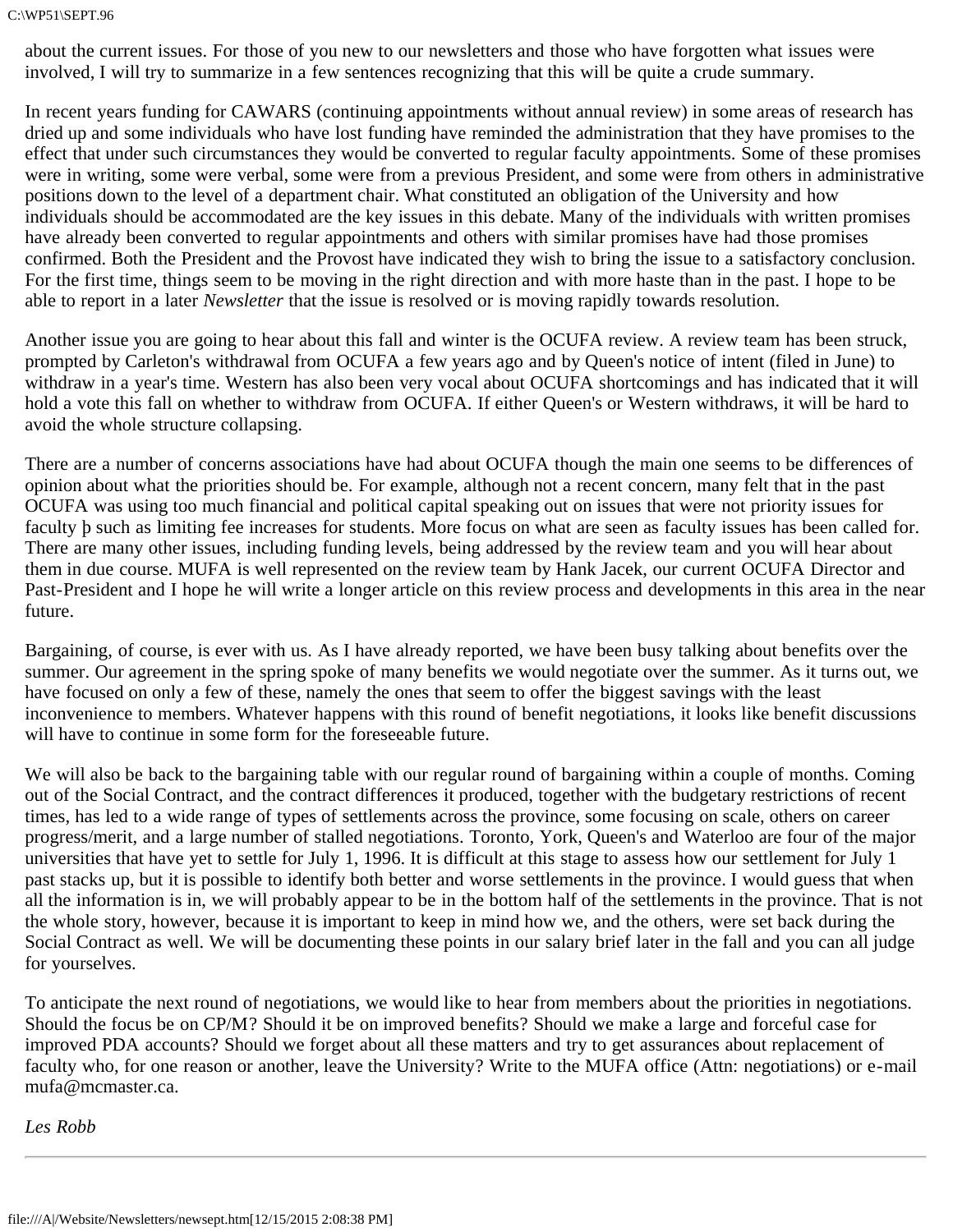### **Announcements**

#### **Best Wishes to Retiring MUFA Members**

We wish those members who have recently retired every happiness and look forward to seeing them at the annual luncheon in their honour (this year on October 7), hosted jointly by the Presidents of the University and the Faculty Association.

| E. A. Ballik                          | Carl Ballstadt                | Claude Billigheimer    |
|---------------------------------------|-------------------------------|------------------------|
| Laurel Braswell-Means  I. David Brown |                               | <b>Richard Brymer</b>  |
| Tom Cain                              | John Campbell                 | W. Brian Clarke        |
| Gerald Cohen                          | Joan Coldwell                 | David Counts           |
| Stelio Cro                            | Jim Crocket                   | Cameron Crowe          |
| J. Csima                              | John A. Davies                | <b>Frank Denton</b>    |
| Allen D. Dingle                       | D. Joan Eagle                 | Karl Freeman           |
| Paul Fritz                            | David Goodings                | Louis Greenspan        |
| H. D. Grundy                          | Jack Haas                     | Archie Harms           |
| Simon Haykin                          | Liz Inman                     | Harvey Levenstein      |
| <b>Gary Madison</b>                   | A. J. McComas                 | Gerry Middleton        |
| R. E. Morton                          | B. J. W. Mueller              | Patrick S. Nicholson   |
| <b>Ruth Pallister</b>                 | <b>Graham Petrie</b>          | <b>Richard Preston</b> |
| <b>Ludvik Prevec</b>                  | Michael Radner                | E. L. Regoeczi         |
| Norman Rosenblood                     | Randolph E. Ross              | David P. Santry        |
| E. J. Sargeant                        | Grant K. Smith                | Nicholas Solnstseff    |
| R. M. Soverby                         | George Sweeney                | M. L. Tiku             |
| Wai Keung Tso                         | Marianne Walters Paul Younger |                        |

#### **Past Presidents in the News**

Congratulations to **JEAN JONES** (1985-86) who was named a Member of the Order of Canada and to **SHEPARD SIEGEL** (1993-94) on his election as a Fellow of the Society of Experimental Psychologists (only the sixth Canadian Fellow).

## **How's Your PDA Today?**

It has been brought to our attention that our PDAs are being required to pay for more and more items that formerly were covered in departmental or other University budgets. For example, we have heard of instances where the Toronto phone line, which used to by provided by the department, is now optional þ though only if you are willing to pay for it through your PDA or other account. In other cases, manuscript typing is disappearing (or has become so low on the list of priorities) that reasonable response time requires one to contract privately and pay out of a PDA or other account. The provision of supplies in some departments is more limited, too, than in the past. The library has cut back on journals and books in a major way and material that one previously could count on being provided, no longer is provided.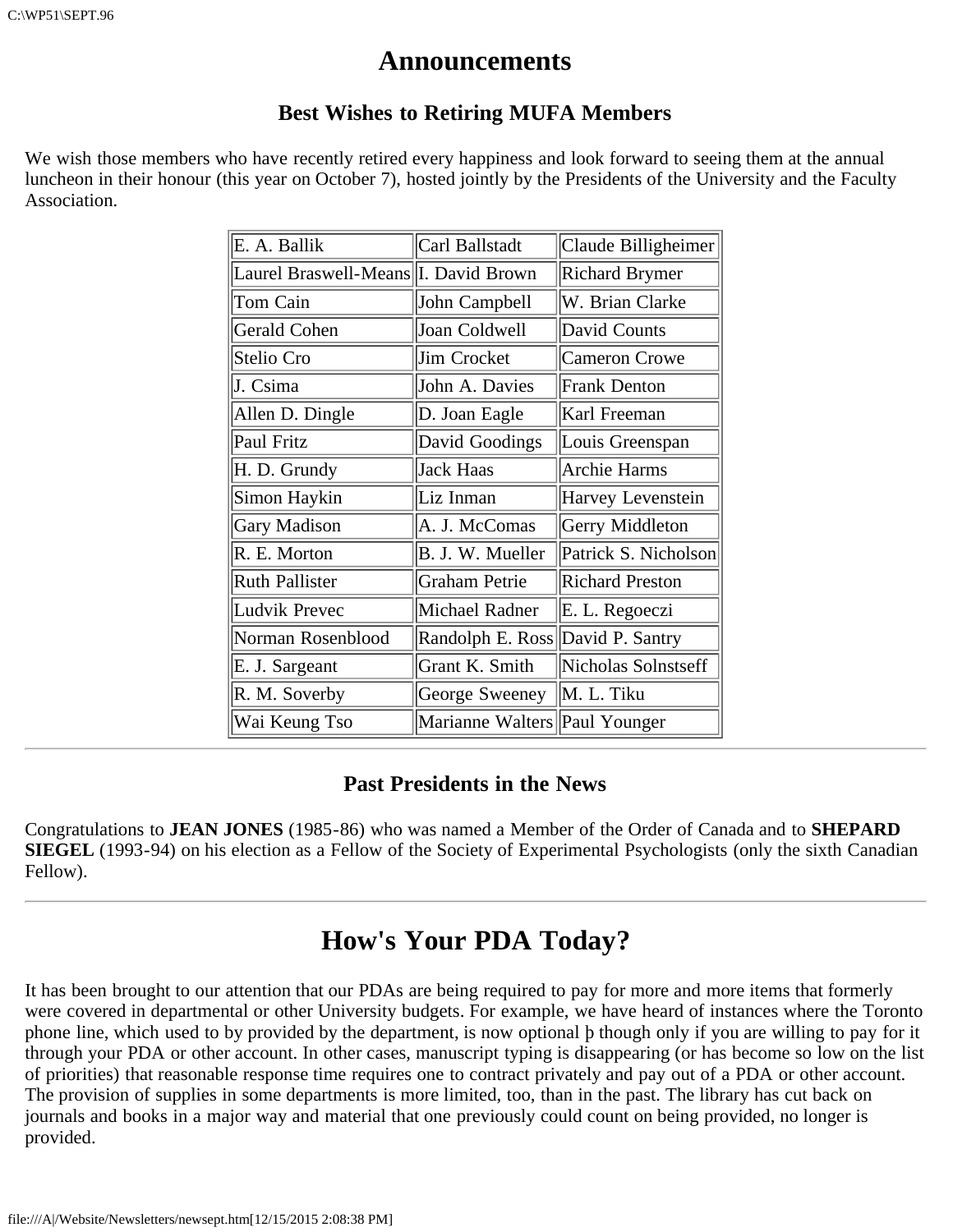What departments provide to faculty members and what they expect them to pay for themselves varies a lot across the University, but what we now seem to notice is that the things provided are everywhere shrinking in number. The fact is that the PDA we negotiated has become worth less and less.

In order to document what has been happening, we ask that you think of changes in your department, your Faculty, or the University since last fall or, in the last few years, and let us know what changes were made that required using your PDA in new ways. Please write a note to the MUFA office (marked "Attention: PDA Survey") or email mufa@mcmaster.ca (with the subject: PDA Survey). We will report on our responses in a later *Newsletter*.

## **R. Craig McIvor**

#### **Professor Emeritus, Economics**

Craig was born in 1915, the only child of a farming family who lived near Owen Sound. He secured a BA degree from the University of Western Ontario in 1937, a Master's in 1939 and a PhD in 1947 þ both graduate degrees were from the University of Chicago. His mentor and later friend was the famous Chicago economist, Frank Knight. Craig began his professional career at Western where he taught from 1940 to 1946. He then joined McMaster and moved through the ranks quickly, being promoted to the University's highest rank of professor in 1951. While at McMaster he excelled in all areas. He was a demanding but popular teacher and was instrumental in improving the undergraduate curriculum at several stages of his career. He published eight books and monographs. The best known of these works dealt with two topics: Canadian post-war monetary policy, and the formation and efficiency of cooperatives. Craig also published more than thirty articles in professional journals, as well as several reports and book reviews. Craig's record of research publication is particularly notable, not only because of the high quality and volume, but because most of it took place in a period where the publication records of most academic social scientists was modest.

Craig made substantial contributions to the administration of the University. He performed effectively on a variety of planning, curriculum and policy committees, but I want to mention two specific contributions. He served as Chair of Economics for six years at a time when faculty recruitment was very important, as the Department was preparing to introduce a PhD program. He was successful in attracting three established scholars to make our program instantly credible: Frank Denton, David Winch and Bill Scammell. He also started the process that resulted in the eventual appointment of Syed Admad, a fourth senior scholar. As well, he set the stage for sustaining the Department's strength by recruiting Mel Kliman, Ernie Oksanen, Byron Spencer, Jim Williams and our current President, Peter George, among others. As Dean of Social Sciences for five years, just before his retirement in 1981, he guided the Faculty with a gentle but firm hand. He represented the Faculty effectively in University councils, aided in the recruitment of academically strong faculty and governed the Faculty in a fair manner.

Craig's excellence has been recognized both internally and externally. At McMaster, he received many plaudits and awards but probably the most notable honour was the striking of the R. C. McIvor medal. This medal is given annually to the full-time graduating student in Social Sciences who has earned the highest academic average. This year that meant the best student of the more than 1,000 who graduated from the Faculty.

Externally, Craig's research performance was widely recognized as he was asked to serve on several government commissions including the research staff of the Royal commission on Banking and Finance (the Porter Commission), the Ontario Commission on Taxation where he made his greatest contribution and the Ontario Advisory Committee on Confedera-tion. All of his professional activities led to perhaps his greatest honour þ the induction into the Royal Society of Canada. Being made a Fellow of the Royal Society is a relatively rare honour for McMaster social scientists. At present, only three active faculty members have been awarded this honour.

I now want to share with you some personal reflections of Craig, and of Craig and Marion.

First, I want to thank Craig and Marion for their hospitality over the years. I have been the beneficiary of many social events hosted by the McIvors while Craig was Chair and Dean. I am a particular devotee to Marion's shrimp mousse,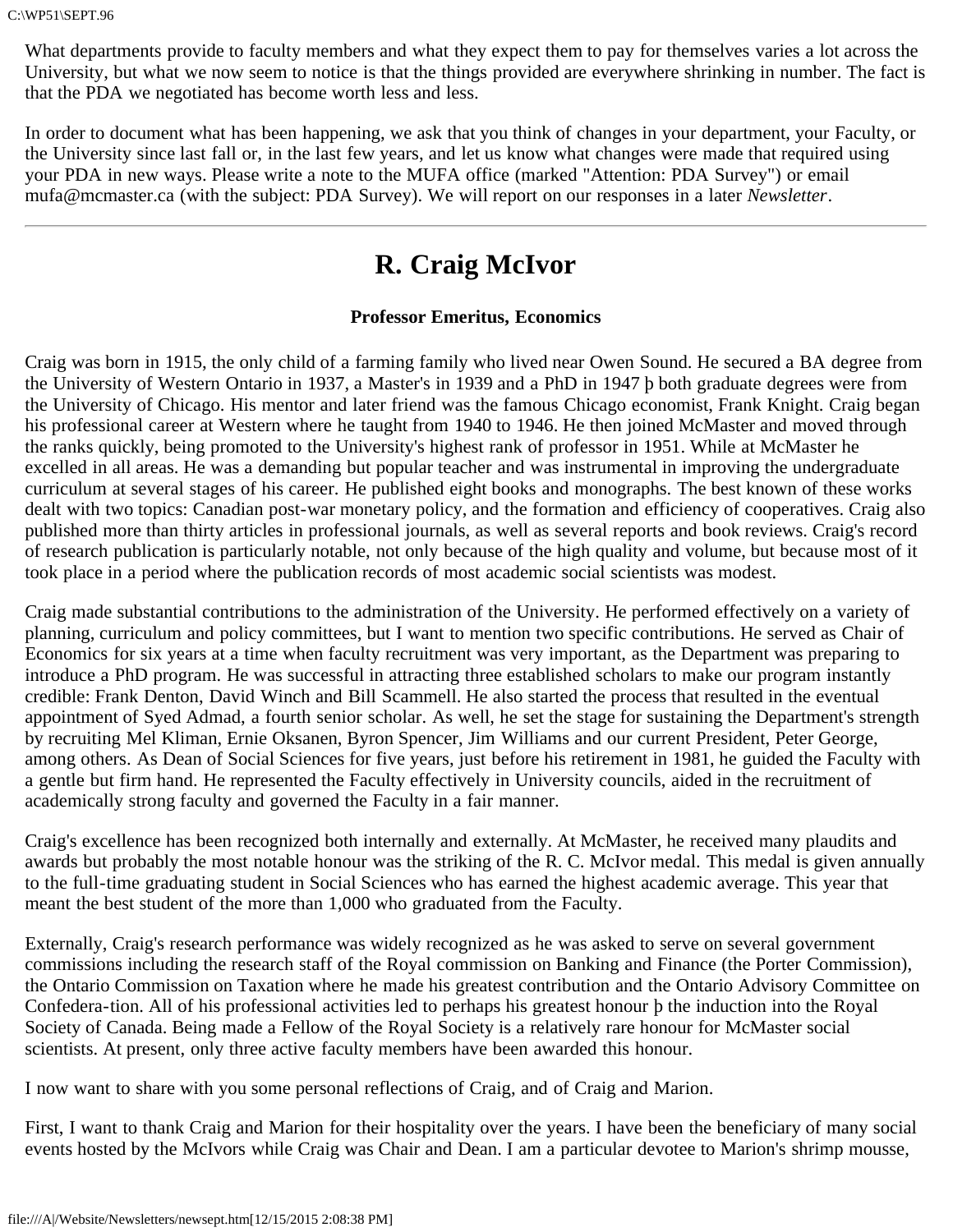C:\WP51\SEPT.96

and I learned that if I stayed to the end of a party, she would offer me the remains to take home.

Craig was a pleasure to have as a travelling companion. He was always considerate and I have never met anyone who could better choose the line with the shortest wait, whether to check luggage or pass through customs and immigration. He was also an expert on judging the waiting time at a restaurant.

We shared a fondness for mixed nuts and we could make a bowlful disappear very quickly, especially if Marion was not observing Craig.

Last, I want to comment on Craig's response to questions. Often when one would ask him a question, he would put his feet on his desk, think a bit and deliver a clear answer. There were other times when he did not want to give an answer, and he would respond in what became known as "McIvorese", especially when he responded in writing. There were a lot of "for the most part", "chiefly", "on the one hand", "moreover". In these cases it was very difficult to interpret the answer!

I want to close by indicating that it was a privilege to have known Craig since I joined McMaster in 1962. He gave me sound advice throughout the years and I am indebted to him for introducing me to Canadian Tax Policy, through the part- time research appointment he arranged for me with the Ontario Tax Commission. Craig had a marvellous turn of phrase and dry humour that I, and others, envied. Even when visiting him on occasions over the past two years, he spoke amusingly of past events and one of the best conversations I can recall was when Peter George accompanied me on the day Peter's appointment as President was approved by the Board of Governors. We had a very good time reminiscing and telling Deans' stories. When Peter and I were walking back to McMaster after our talk with Craig, we agreed he had the most difficult issues to deal with, had the best wit and was the best storyteller. Craig was a superb human being, academic, and administrator. His personal qualities are best summarized in his obituary which listed his gentle calmness, commitment to justice, equity and spiritual values, his buoyant optimism and embracing sense of humour.

*Jim Johnson Dean, Faculty of Social Sciences*

### **Benefit Deductions 1996/97**

There are three changes in deductions for benefits that took place on July 1 of this year that some of you have inquired about. One concerns our out-of-province medical coverage; another, pension contributions, and the third concerns long term disability (LTD) premiums.

During the Social Contract, the University agreed to pay the \$90 per year for out-of-province medical coverage while faculty took a reduction in salaries of \$90 per year. The effect was to save us income tax since when we pay for the coverage ourselves, we have to pay out of after-tax income, while if the University pays, it is not counted as a tax benefit (hence it is as if we pay out of pre-tax income). On July 1 this year we reverted to the pre-Social Contract arrangement with our salaries going up by \$90 and a deduction for out-of-province coverage starting. This happened partly as an oversight because we were involved in continuing discussions about the coverage. We (in MUFA) thought the Social Contract arrangement would continue until we had a new scheme in place (we have been seeking a new insurance carrier and new arrangements for out-of-province medical coverage) while the administration thought we would revert to the pre-Social Contract plan, which we did. In any event, we hope to have a new, substantially cheaper plan in place in the near future. Watch for news on this.

Also during the Social Contract we had negotiated reduced pension contributions (a partial pension holiday). Contributions returned to their normal levels as of July 1 as a pension holiday was not part of our package for the current year.

The third change involves a very minor change in Long Term Disability Insurance (LTD). LTD is a plan we (staff and faculty) pay for ourselves and when the insurance company raises the premium we must respond: either we accept the